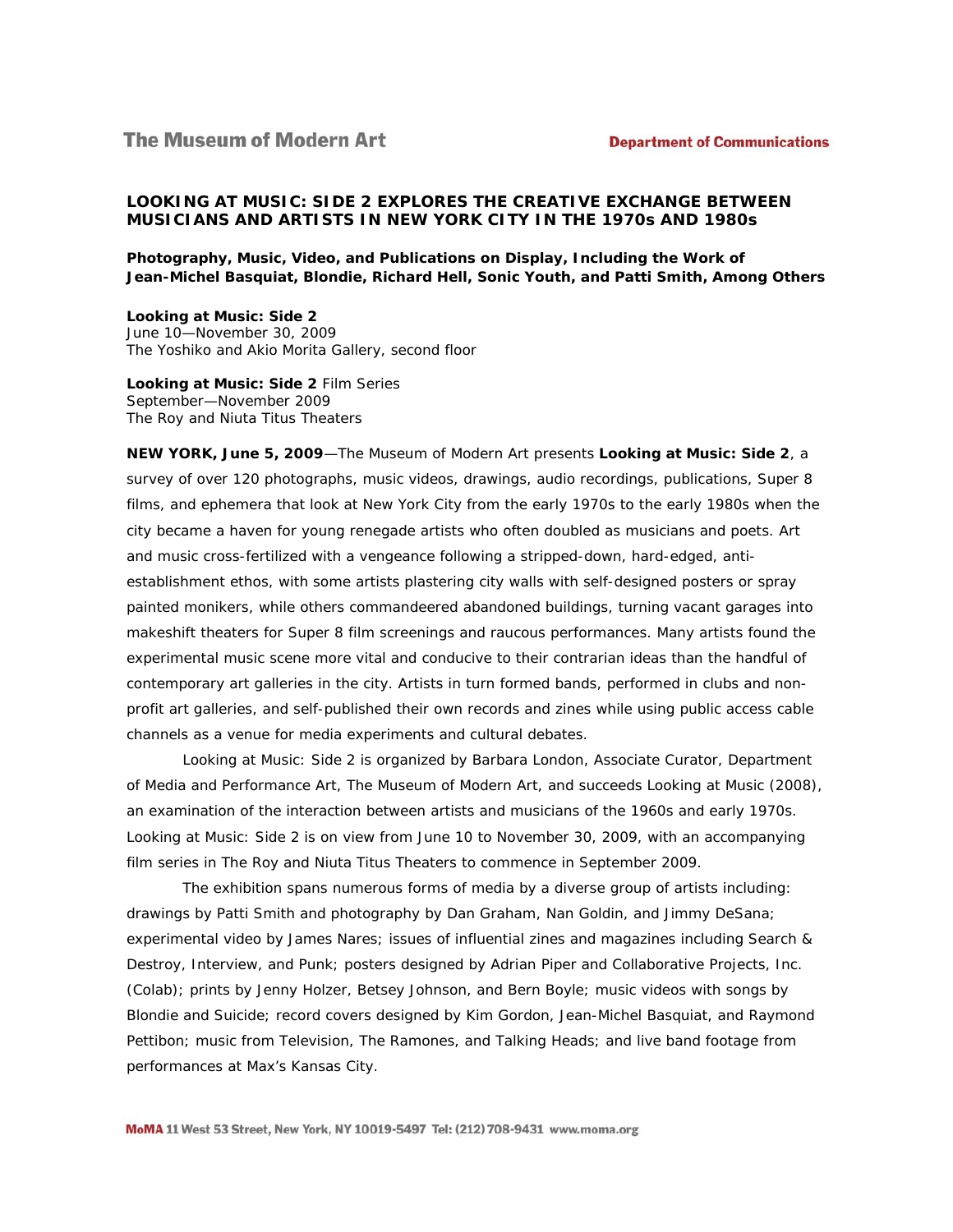Barbara London states: "This exhibition shows how musicians and artists coalesced at a time when New York City, while financially struggling, seemed to incubate innovative ideas and facilitate the phenomenal success of a few, marking the transition into the next, more commercial decade of artists in New York City."

Outside The Yoshiko and Akio Morita Gallery, *Looking at Music: Side 2* is introduced through a title wall designed by the New York artist Laurie Anderson. Within the exhibition James Nares's video, *Game* (1975), greets viewers at the exhibition's entrance. Active in the 1970s on the Lower East Side as a Super 8 filmmaker and member of The Del-Byzanteens, Nares concocted a percussive, imaginary board game, performed with Seth Tillett, which he turned into the subject of his experimental film. Nares's work is accompanied by a monitor displaying segments from Glenn O'Brien's late 1970s Manhattan Public Access television show, *TV Party.* Equal parts party, talk show, video art, concert, and political action, *TV Party* took live television to a place it had never been before, including interviews with a number of the artists included in the exhibition. Also on display are drawings by Patti Smith and an audio station playing her song *Hey Joe/Piss Factory* (1974), considered to be the first punk rock record and funded by the photographer Robert Mapplethorpe. Two tracks from The Ramones, widely cited as the first punk rock group, play at a nearby audio station, including "Beat on the Brat" and "Blitzkrieg Bop" (1976). In vitrines, poetry from the musician Richard Hell and a record from the German artist Martin Kippenberger's short-lived musical project with Christine Hahn and Eric Mitchell are on display.

 The exhibition next focuses on the work of New York based Colab, a non-profit artist collective distinguished for political engagement and the co-opting of public spaces, including an abandoned building in the heart of Times Square in 1980. In a set of video monitors, works from Colab artists are on display, including Coleen Fitzgibbon, a founding Colab member and instigator of the Times Square Show, which housed socially themed artworks in a derelict Times Square building. With a background in 1960s structuralist cinema, Fitzgibbon's Super 8 film transferred to video, *Time* (1975), is a nonstop visual flow of headlines and text, all drawn from an issue of *Time*  magazine*,* with the effect of an incessant restlessness of the filmic frame. On a nearby monitor, the music video *Frankie Teardrop* (1978), set to the New York-based band Suicide, is on display. This coarsely-textured film-video hybrid combines super-imposed projector manipulations and high-end video post-production. An insightful collaboration between videomaker Paul Dougherty and *Art-Rite* zine editors Walter Robinson and Edit DeAk, the work interprets a strident song by Suicide about a poverty-stricken Vietnam vet pushed to the edge. These works are surrounded by posters, audio, and a video by Judith Barry, Richard Kern, and the New York band Sonic Youth and the work of Beth and Scott B.

*Looking at Music: Side 2* next examines the cross-influence of hip hop and art in New York City, including the video of *Rapture* (1981) by Blondie. *Rapture,* the first video to incorporate elements from rap on MTV, opens with choreographer William Barnes dancing in a white suit and top hat in New York's Upper East Side. Barnes is joined by Debbie Harry and her bandmates—

2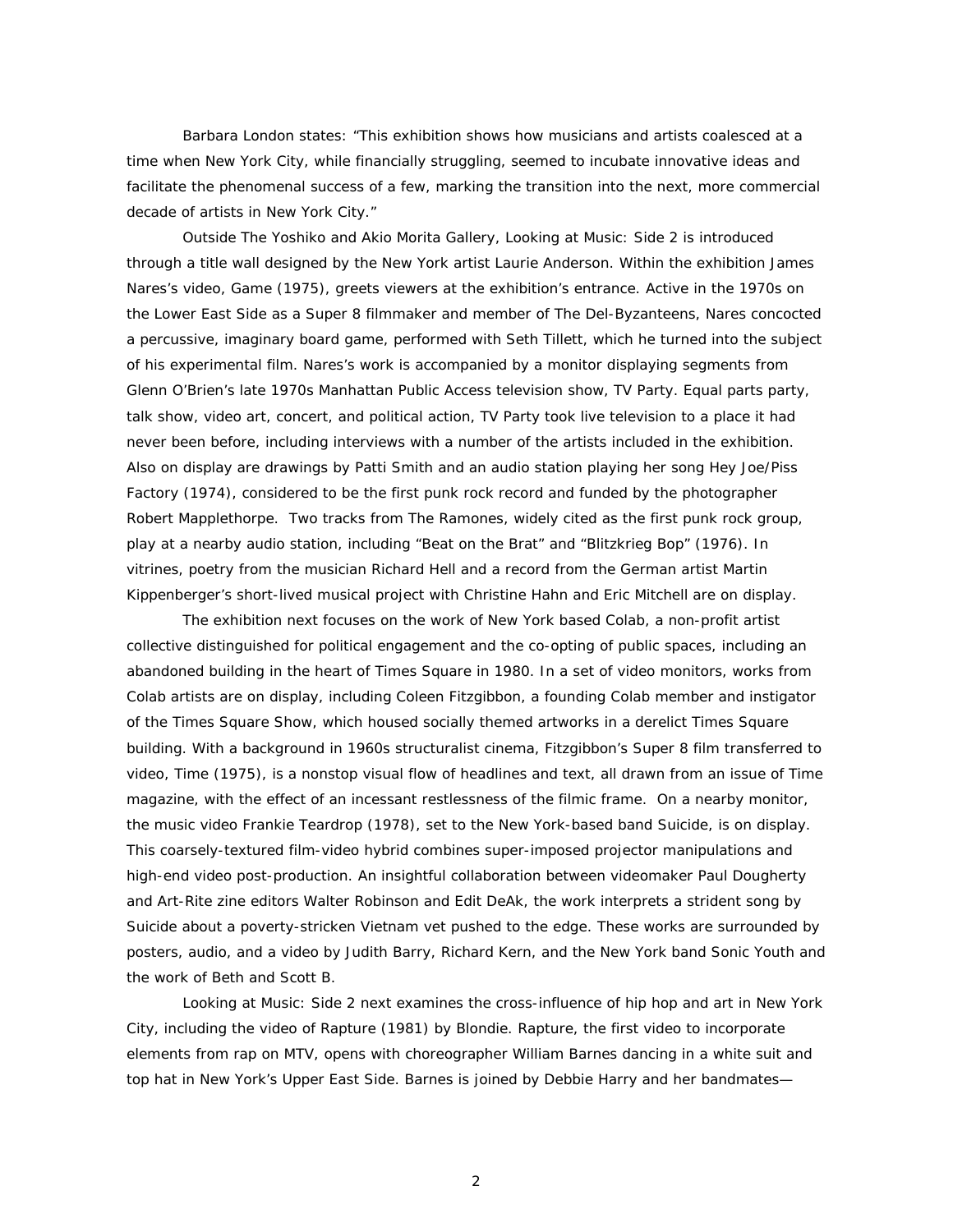easy-going, cross-over artists who bridged uptown and downtown scenes. In the final sequence of the music video, the band dances down a street passing Fab 5 Freddy and graffiti artists Lee Quiñones and Jean-Michel Basquiat in action. The video is accompanied by photographs of Basquiat's graffiti work from the 1970s, by Peter Moore and Stephanie Chernikowski, and a largescale drawing by the artist, *Untitled* (1981).

 The exhibition concludes with images from five rock n' roll photographers. Adjacent to a large-scale photographic collage of the work of Bob Gruen, adapted from the 2007 installation *Rock and Roll Teenager's Bedroom* and measuring 7.5' x 22.5', the exhibition includes vitrines with photographs of Suicide by Godlis and Sonic Youth by Stephanie Chernikowski, along with additional photographs by Roberta Bayley and Marcia Resnick. On a monitor beside these works is Bob Gruen's *New York Death Cult (Live at Max's Kansas City)* (1976), featuring grainy footage from famed music club Max's Kansas City, which captures the raw, immersive spirit of up-andcoming musicians of that era such as Patti Smith.

### **ABOUT THE CURATOR**

Barbara London, Associate Curator, Department of Media and Performance Art, joined the Museum in the early 1970s and founded the Museum's video exhibition and collection programs*.* Ms. London organized the upcoming exhibition *Projects 90: Song Dong* (2009) and past exhibitions *Looking at Music* (2008), *Automatic Update* (2007), *River of Crime* (2006), *Stillness: Michael Snow and Sam Taylor-Wood* (2005), *Anime!!* (2005)*, Music and Media* (2004), *TimeStream* (2001), a web commission by Tony Oursler; a series of Web projects undertaken in China, Russia, and Japan; *Video Spaces: Eight Installations* (1995), and Projects shows with Nam June Paik, Shigeko Kubota, Peter Campus, Thierry Kuntzel, and Steve McQueen, among others*.*

### **AUDIO GUIDE:**

The accompanying audio guide features three original conversations specifically recorded for *Looking at Music: Side 2*—Richard Hell in conversation with Vito Acconci, James Nares in conversation with Coleen Fitzgibbon, and Diego Cortez in conversation with Fab 5 Freddy. MoMA Audio is also available for download on www.moma.org/audio and as a podcast on iTunes. MoMA Audio is available free of charge courtesy of Bloomberg.

#### **MoMA ONLINE:**

**Website:** An online exhibition will provide an interactive presentation of the works included in *Looking at Music: Side 2*, with a slideshow of selected highlights, interpretive texts, and original acoustiguide conversations recorded for the exhibition. The site will launch by June 17, 2009. www.moma.org/lookingatmusic2

**Flickr:** In conjunction with MoMA's exhibition, visitors to MoMA's Flickr page, http://www.flickr.com/groups/lookingatmusic, will be able to add personal photographs and remembrances of the music and art of New York City during the 1970s and 1980s.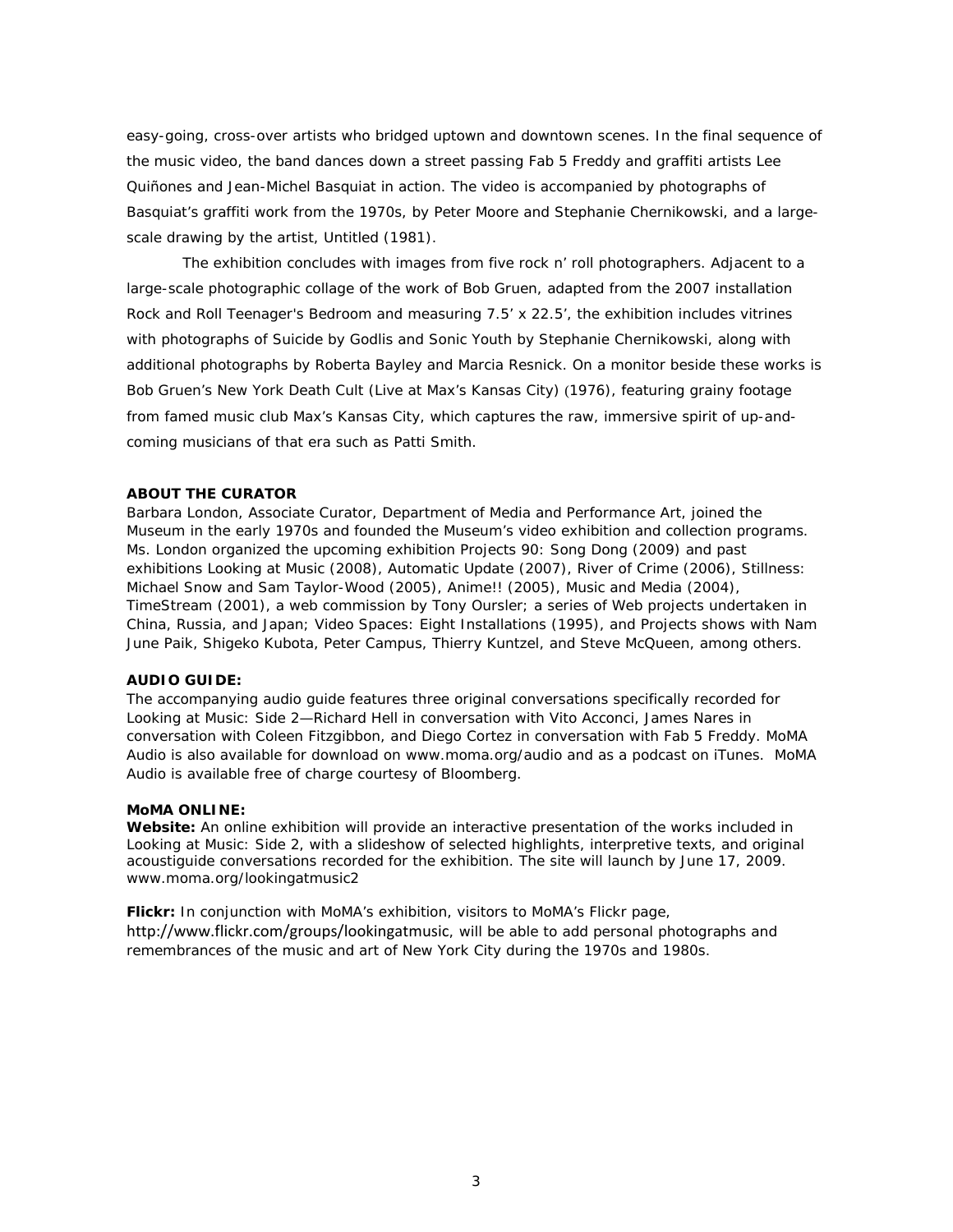## **PUBLIC PROGRAMS:**

**"Modern Poets: Raw Edges"** 

Friday, July 24, 2009, 7:00 p.m.

The Abby Aldrich Rockefeller Sculpture Garden

A poetry reading in conjunction with the exhibition *Looking at Music: Side 2* will be held in the Museum's Sculpture Garden. Participants include musician and writer Richard Hell, whose work is also included in the exhibition, along with poet Eileen Myles, and poet, actor, and musician Saul Williams.

## **Modern Mondays**

Monday, October 19, 2009

*Modern Mondays*, The Museum of Modern Art's Monday night screening series of new works by contemporary filmmakers and multimedia artists, features engaging and thought-provoking programming by a diverse selection of cutting-edge international artists. On October 19, a conversation will be held with artist-musicians, exploring the influence of music on the art of the 1970s. Further details and participants to be announced on www.moma.org.

### **FILM AND VIDEO PROGRAM:**

A film-and-video series which features works by a selection of video artists and film directors will be screened in The Roy and Niuta Titus Theaters between September and November 2009. The program is organized by Ms. London.

# *Films*

**Taxi Driver**. 1976. Directed by Martin Scorsese.

A Vietnam war veteran works as nighttime taxi driver in NYC, whose perceived decadence and sleaze feeds his urge to violently lash out, attempting to save a teenage prostitute in the process. **Monday, September 21, 7:00 p.m. T2 Sunday, September 27, 5:00 p.m. T2** 

**New York Dolls - All Dolled Up**. 2005. Directed by Bob Gruen and Nadya Beck This documentary captures the band during early performances in New York at Kenny's Castaways and Max's Kansas City, then follows the Dolls on their tour of the west coast, including footage from the Whisky A Go Go, the Real Don Steele Show, Rodney Bingenheimer's E Club, and much more.

**Wednesday, September 23, 4:00 p.m. T2 Monday, September 28, 7:00 p.m. T2** 

**The Blank Generation**.[1976](https://owa.moma.org/exchweb/bin/redir.asp?URL=http://www.imdb.com/Sections/Years/1976/). Directed by Ivan Kral, Amos Poe.

Amos Poe and Ivan Kral married silent footage with live tapes or demo recordings of bands (most of whom had yet to release a record) to create a deliberately rough audio-visual record of the burgeoning punk scene, including bands such as Blondie, Talking Heads, The Ramones, and The Heartbreakers.

**Saturday, September 26, 4:00 p.m. T2 Wednesday, September 30, 4:00 p.m. T2** 

**Blank City**. 2009. Directed by Celine Danhier

A documentary about New York City in the late 1970s, when underground filmmakers collaborated with experimental musicians and vanguard performance artists, all on a shoestring budget, to create the most daring work of their generation.

**Thursday, October 1, 7:00 p.m., T2**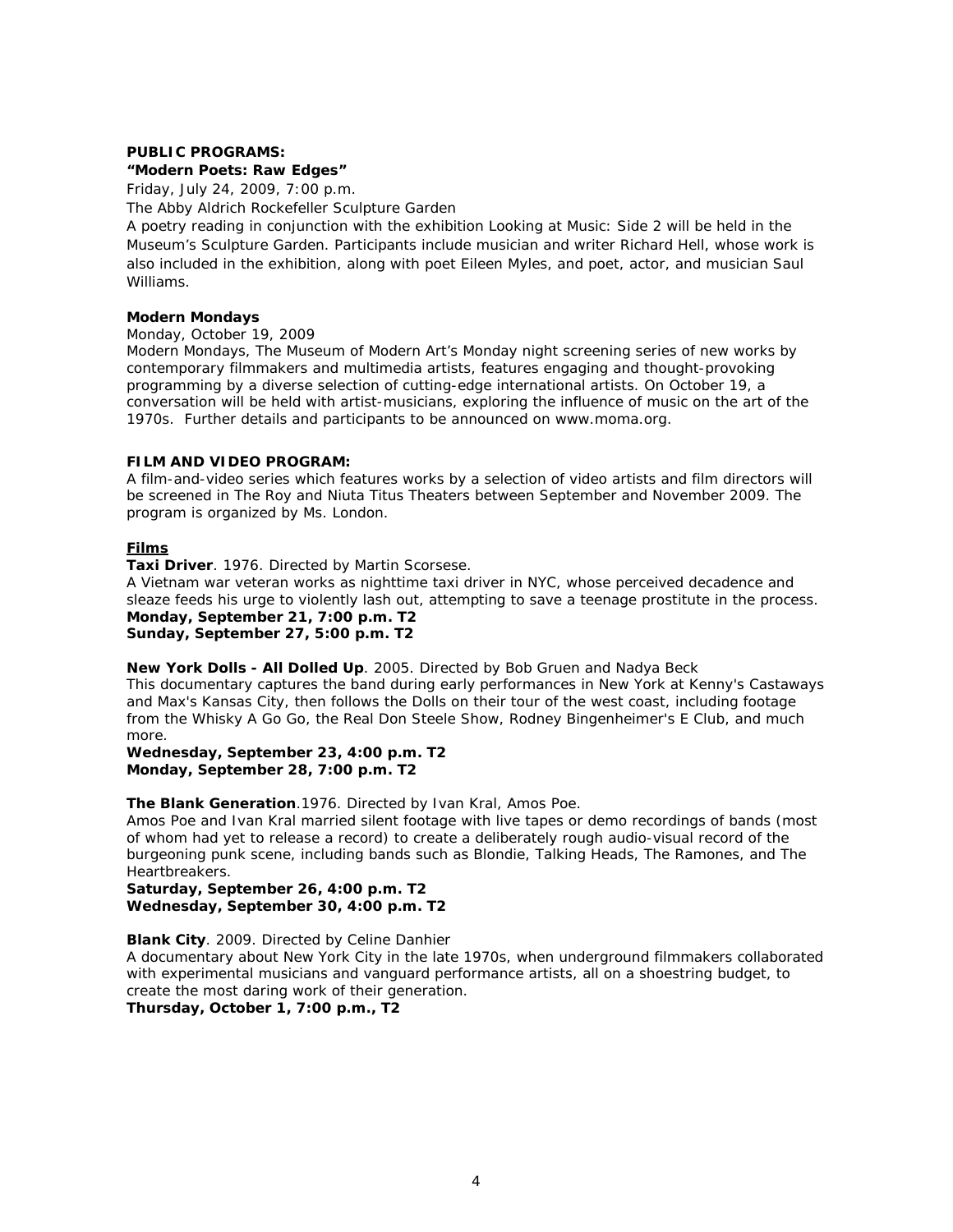**Deadly Art of Survival**. 1979. 58 min. Directed by Charlie Ahearn.

Charlie Ahearn's first Super-8 feature is a Bruce Lee-style docu-epic, shot in the housing projects of the Lower East Side, with a story revolving around the real and imaginary rivals of an idealistic martial arts school led in actual life by the star of the flick, Nathan Ingram.

**Underground USA**. 1980, 85 min. Directed by Eric Mitchell.

In this 16 millimeter film, Victor (played by Eric Mitchell), a street hustler, meets Vicki (played by Patti Astor), a Manhattan movie star who has fallen from fame, at New York venue the Mudd Club. The two entertain each other for a while, but Victor betrays Vicki, leading to a bleak ending.

# **Monday, October 5, 7 p.m., T2**

## **Wednesday, October 7, 4 p.m. T2**

**Downtown 81/ New York Beat Movie**. 1981 and 2000. Directed by Edo Bertoglio, written by Glenn O'Brien, and produced by O'Brien and Maripol.

The story of a charismatic artist (Jean-Michel Basquiat) who attempts to sell a painting amidst the rappers, junkies, strippers, models and art-world matriarchs on the Lower East Side. With music by Kid Creole and the Coconuts, Tuxedomoon, The Plastics, DNA, The Lounge Lizards, and Basquiat's own band, Gray.

**Friday, October 2, 7 p.m., T2 Sunday, October 11, 5 p.m., T2** 

**Men in Orbit**. 1979, 33 min. Directed by Lydia Lunch, written by John Lurie

A "sci-fi povera" film shot on Super-8, "Men In Orbit" features musician John Lurie and Eric Mitchell as chain-smoking astronauts occupying a decrepit New York living room transformed into a spacecraft.

**G Men**. 1978, 40 min. Directed by Beth and Scott B.

An exploration of social schizophrenia in which terrorists consult their mothers before planting bombs, and the head of the NYC bomb squad succumbs to his dominatrix. With Bill Rice and Marcia Resnick.

**She Had Her Gun All Ready**. 1978, 28 min. Directed by Vivienne Dick.

With Lydia Lunch and Pat Place, this film, set in the Lower East Side, is about unequal power between two people (of any gender), or the repressive side of a person in conflict with the sexual powerful side.

**Wednesday, October 7, 7 p.m., T2 Sunday, October 18, 5:30, T1** 

**Rome 78**. 1978. Directed by James Nares.

A noted classic of the "New Cinema" of underground East Village filmmakers, this color Super-8 film presents a narrative surrounding the Roman Emperor Caligula set in a shabby New York apartment. Ultimately, James Nares proposes an analogy between ancient Rome and modern America as cultural empires.

**Monday, October 12, 7 p.m., T2 Saturday, November 28, 7:30 p.m., T2** 

**Stranger than Paradise**. 1984. Directed by Jim Jarmusch.

A self-styled New York hipster (John Lurie of the Lounge Lizards) is paid a surprise and quite unwelcome visit by his sixteen-year-old Hungarian cousin. From initial hostility and indifference a strange affection grows between the two exiles.

**Saturday, October 17, 8 p.m., T1 Sunday, November 29, 2 p.m., T2** 

**Variety.** 1984, 100 min. Directed by Bette Gordon.

In Bette Gordon's pioneering indie film about voyeurism from a female perspective, a young woman (played by Sandy McLeod) works as a ticket taker in a porn theater, and her curiosity leads her to shadow a male patron.

**Friday, November 27, 7 p.m., T2** 

**Monday, November 30, 4 p.m., T2**